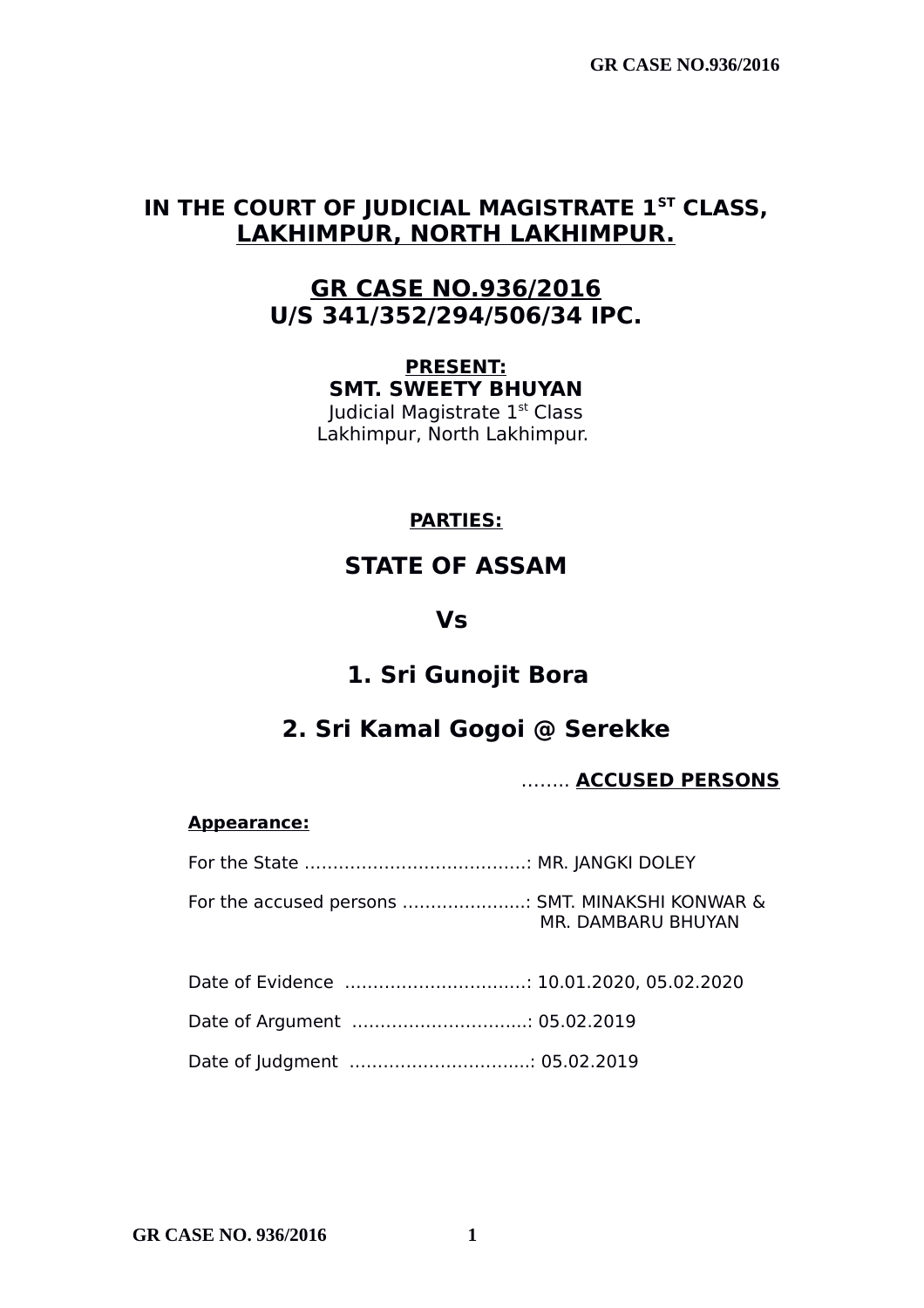### **JUDGMENT**

- **1.** The accused persons, namely, **Sri Gunojit Bora** Son of Late Suren Bora, R/o Bormuriagaon, Ward No.11, Police Station – North Lakhimpur and **Sri Kamal Gogoi @ Serekke,** son of Sri Indreswar Gogoi, R/o Village – Bormuriagaon, Ward No.12, Police Station – North Lakhimpur, in the District of Lakhimpur, here in this case have been put to trial to answer the charges for the offence Punishable under Section 341/352/294/506/34 of the Indian Penal Code.
- **2.** The brief facts of the prosecution case is that on 24.04.2016 at about 11:20 P.M. the informant alongwith her husband and two years old daughter were returning from a birthday party near their house and then near the gate of the house both the accused persons came in a bike with the intention to knock down the informant and her husband and then they stopped the motorcycle and uttered obscene words against the informant and misbehaved with her. When her husband obstructed the accused persons they strangulated his neck and hit him on his face. They also threatened to kill them and to cut the husband of the informant into pieces and will make the informant a widow. On the same night at 1 A.M. both the accused persons standing outside the house of the informant uttered obscene words. Hence, the case, and the same was registered as North Lakhimpur Police Station Case No.391/2016 under Sections 354/323/506/294/34 of the Indian Penal Code against Sri Gunojit Bora named in the ejahar. The Investigating Officer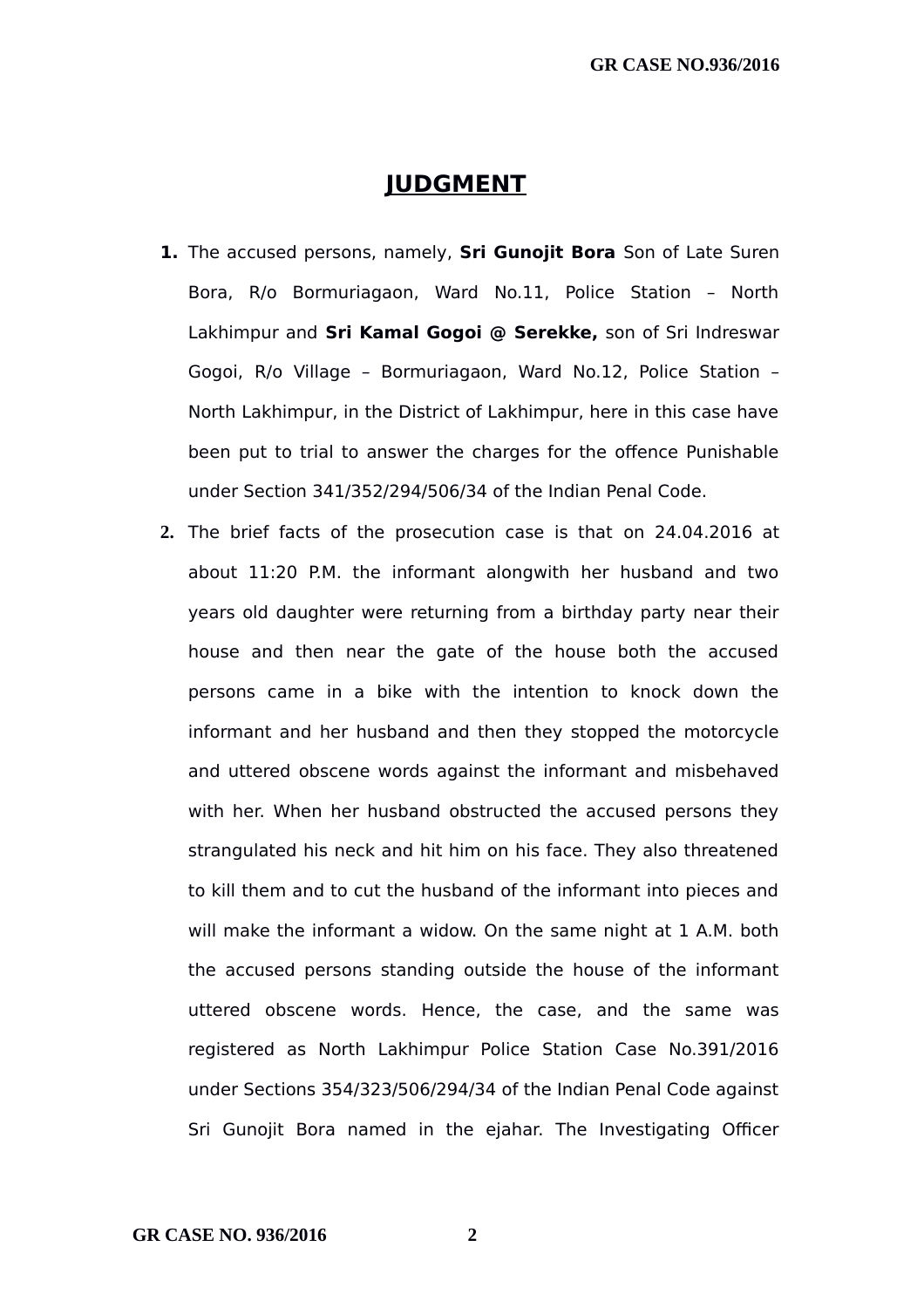submitted Charge Sheet against the accused persons, namely, Sri Gunojit Bora and Sri Kamal Gogoi @ Serekke under Sections 354/294/506/34 of the Indian Penal Code.

- **3.** On going through the materials on record, this court is of the opinion that there is sufficient grounds to presume that the accused persons have committed an offence under Sections 341/352/294/506/34 of the Indian Penal Code, which this court is competent to try and adequately punish. Accordingly charges under the said Sections are framed and the particulars of the said offences are read over and explained to the accused persons, to which they pleaded not guilty and claimed to be tried.
- **4.** In support of the case, the prosecution has adduced two PWs. The statement of the accused persons u/s 313 CrPC are dispensed with due to lack of incriminating materials.
- **5.** After perusing the case record and hearing both sides the following points for determination are framed:

#### **The Points for Determination:**

(i) Whether the accused persons, on 24.04.2016 at about 11:20 P.M. near the gate of the house of the informant, in furtherance of your common intention, wrongfully restrained the informant, her husband alongwith their two years old daughter, and thereby committed offence under section **341/34** of the Indian Penal Code?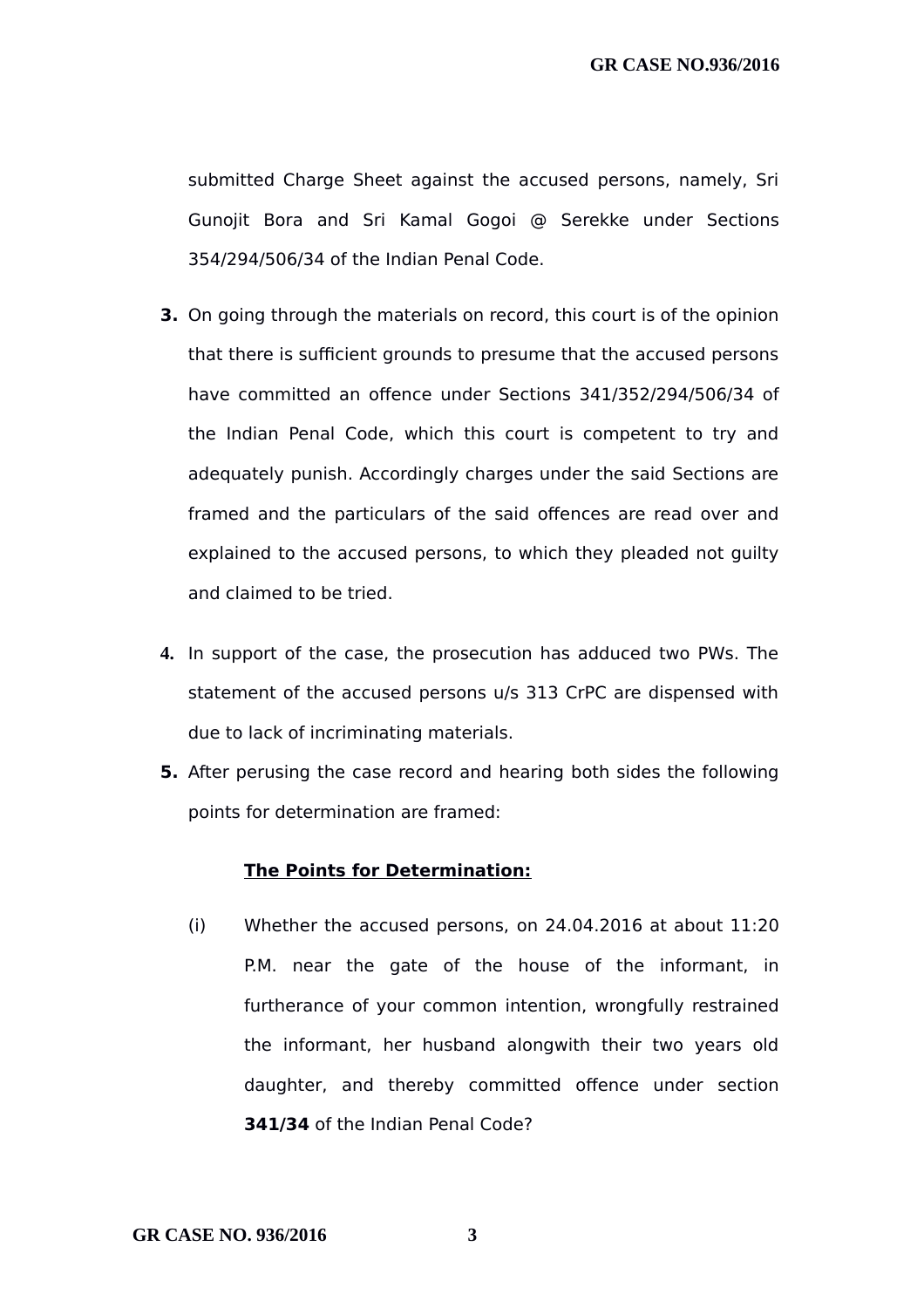- (ii) Whether the accused persons, on 24.04.2016 at about 11:20 P.M. near the gate of the house of the informant, in furtherance of your common intention, assaulted or used criminal force against the husband of the informant, otherwise then on grave and sudden provocation given by him, and thereby committed an offence punishable under section **352/34** of the Indian Penal Code?
- (iii) Whether the accused persons, on 24.04.2016 at about 11:20 P.M. near the gate of the house of the informant and at about 1 A.M. in front of the house of the informant, in furtherance of your common intention, uttered obscene words against the informant and her husband, in or near any public place to the annoyance of other persons, and thereby committed an offence under section **294/34** of the Indian Penal Code?
- (iv) Whether the accused persons, on 24.04.2016 at about 11:20 P.M. near the gate of the house of the informant, in furtherance of your common intention, criminally intimidated the informant and her husband with the threat to cause death and thereby committed the offence under Section **506/34** of the Indian Penal Code?

### **DECISIONS AND REASONS FOR DECISION:**

- **6.** I have heard the argument from both sides.
- **7.** All the points for determination are decided together for the purpose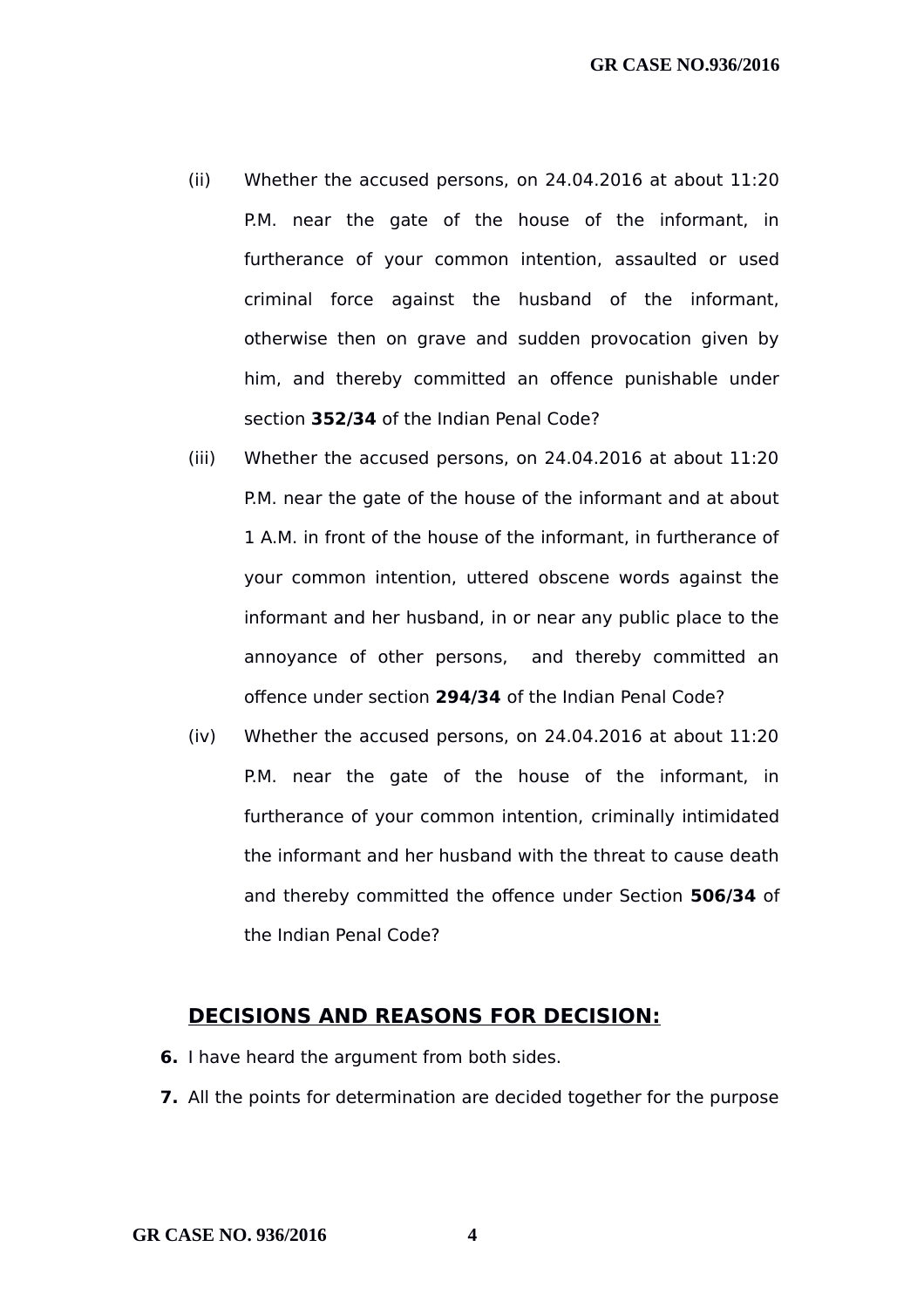of convenience.

The informant stated in her ejahar that on 24.04.2016 at about 11:20 P.M. the informant alongwith her husband and two years old daughter were returning from a birthday party near their house and then near the gate of the house both the accused persons came in a bike with the intention to knock down the informant and her husband and then they stopped the motorcycle and uttered obscene words against the informant and misbehaved with her. When her husband obstructed the accused persons they strangulated his neck and hit him on his face. They also threatened to kill them and to cut the husband of the informant into pieces and will make the informant a widow. On the same night at 1 A.M. both the accused persons standing outside the house of the informant uttered obscene words.

The informant in her evidence before the court as PW1 stated that the incident took place in the year 2016 at about 10:30 P.M. to 11:00 P.M. on the road at K.B. Road. On the night of the incident, she, her husband and her daughter were returning to their house after attending a birthday party. On their way they found the accused persons and there were some verbal altercation between them and out of anger, she lodged this case. The accused persons did not assault her, her husband and her daughter.

In cross-examination, the PW1 stated that she has no grievances against the accused persons and if they are acquitted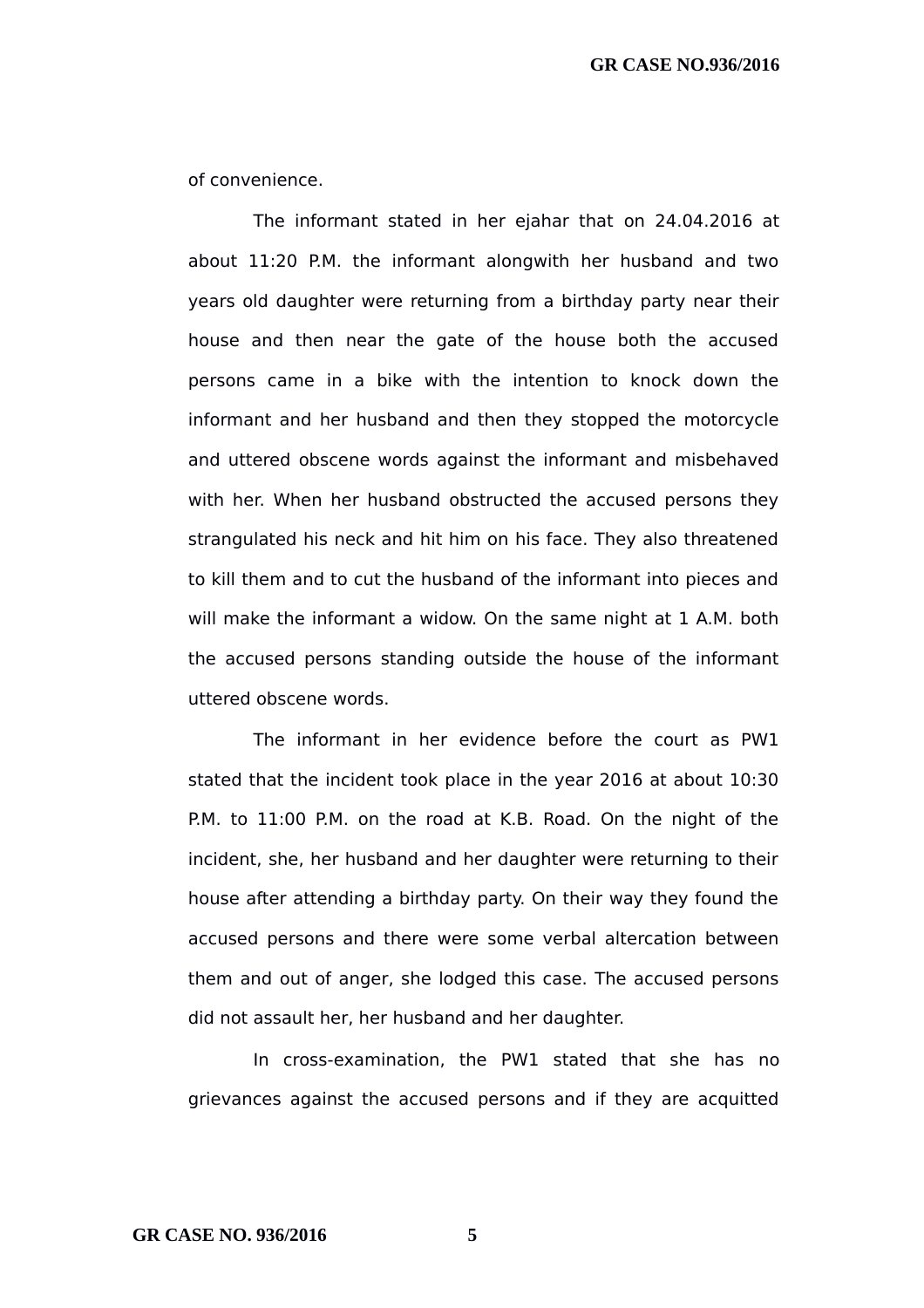she has no objection.

The PW2, who is the husband of the informant stated in his evidence that the incident took place about two years ago at about 9:30 P.M. on the road at K.B. Road. On the night of the incident, he and his wife were returning to their house after attending a birthday party. On their way they found the accused persons and there was some verbal altercation between them and out of anger, his wife lodged this case. The accused persons did not assault them. However, his cross-examination was declined by the defence.

From the evidence of the informant/PW1 and the PW2, it can be known that on the night of the incident, the informant and her family members were returning to their house after attending a birthday party and on their way they found the accused persons and there was some verbal altercation between them and out of anger, the informant lodged this case. The accused persons did not assault the informant, her husband and her daughter. And, it can be seen that the informant/PW1 and her husband, i.e., PW2 did not state about offence committed by the accused persons, as such, the prosecution has failed to establish the guilt of the accused persons u/s 341/352/294/506/34 the Indian Penal Code beyond reasonable doubt, thereby making them not guilty under the said Section.

**(Contd....)**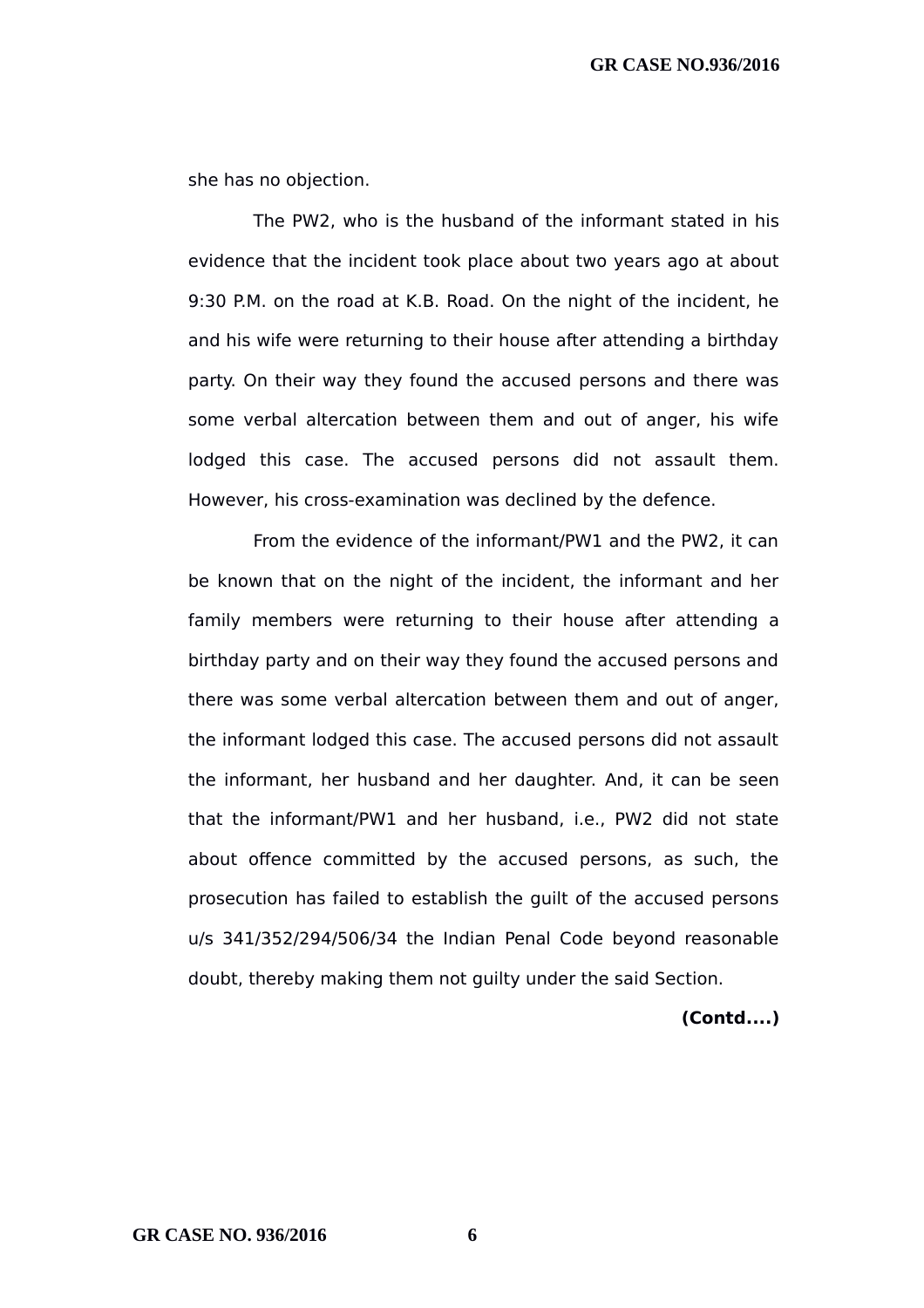#### **ORDER**

As this court finds both the accused persons, namely, **Sri Gunojit Bora** and **Sri Kamal Gogoi @ Serekke,** not guilty of the offence u/s 341/352/294/506/34 of IPC, the accused persons are acquitted of the charges u/s 341/352/294/506/34 of IPC.

The accused persons are set at liberty forthwith.

The bail bonds are extended for 6 (six) months from today.

The judgment is pronounced in the open court.

**Given under my hand and seal of this court on 5th of February, 2020.**

> (SMT. SWEETY BHUYAN) **JUDICIAL MAGISTRATE 1ST CLASS** LAKHIMPUR, NORTH LAKHIMPUR

Dictated & Corrected by me:

(SMT. SWEETY BHUYAN) JMFC,NORTH LAKHIMPUR

Transcribed & typed by me:

Kumar Gaurav (Stenographer)